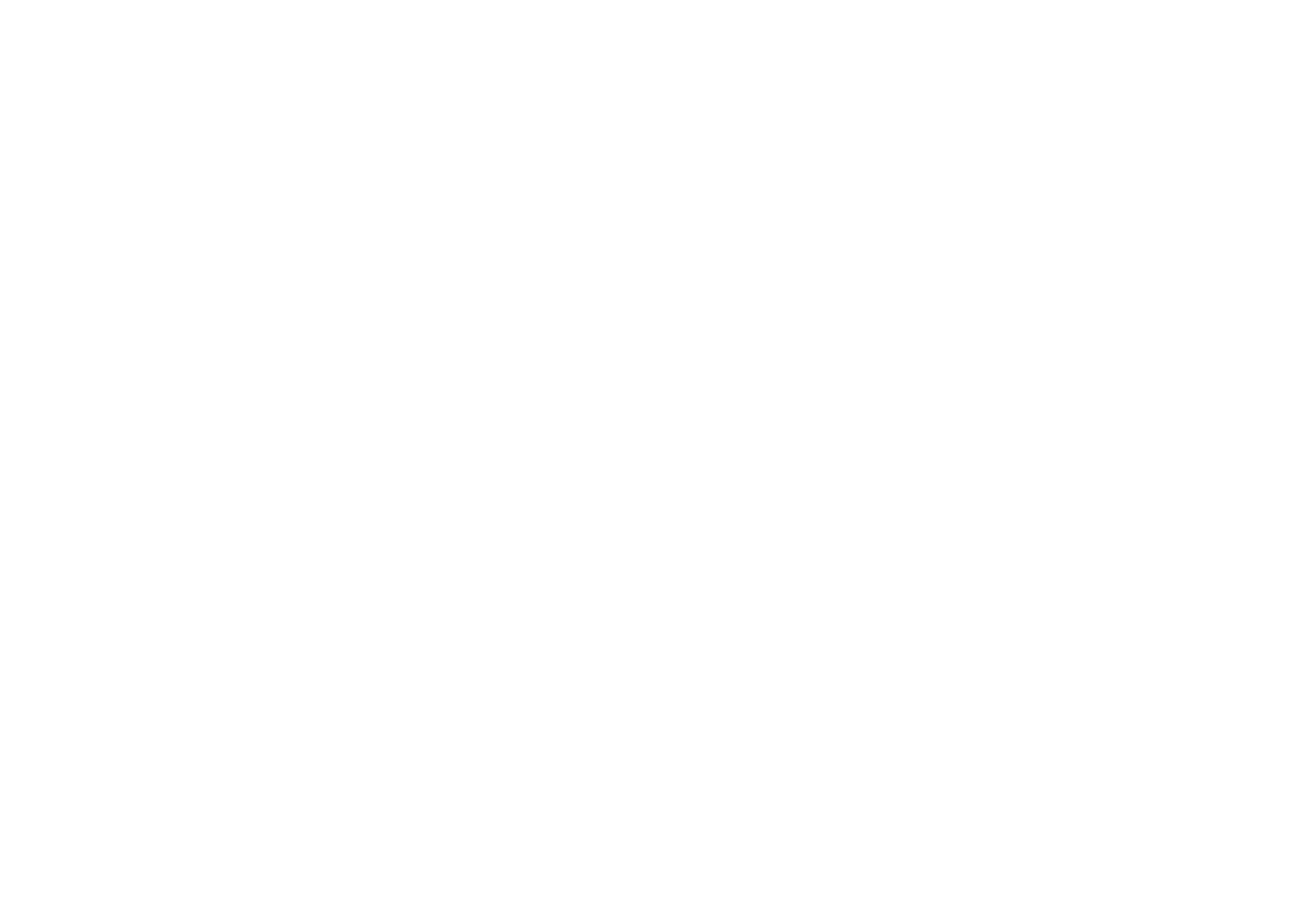| Year      | Fiction                                                                                       | Fiction - Picture books | Non Fiction | Poetry / Rhymes             |
|-----------|-----------------------------------------------------------------------------------------------|-------------------------|-------------|-----------------------------|
| group /   |                                                                                               |                         |             |                             |
| text      |                                                                                               |                         |             |                             |
| type      |                                                                                               |                         |             |                             |
| <b>FS</b> | Dear Zoo - Rod Campbell                                                                       |                         |             | <b>Twinkle Twinkle</b>      |
|           | You Choose - Pippa Goodhart & Nick Sharratt                                                   |                         |             | <b>Hickory Dickory Dock</b> |
|           | Brown Bear, Brown Bear, What do you see? - Bill Martin                                        |                         |             |                             |
|           | Jasper's Beanstalk                                                                            |                         |             | Counting rhymes             |
|           | Polar Bear, Polar Bear                                                                        |                         |             | (5 little ducks, 5 speckled |
|           |                                                                                               |                         |             | frogs, 5 currant buns, 5    |
|           |                                                                                               |                         |             | little monkeys, )           |
|           |                                                                                               |                         |             | The Wheels on the bus       |
|           |                                                                                               |                         |             |                             |
|           |                                                                                               |                         |             |                             |
| <b>FS</b> | Whatever Next? Jill Murphy                                                                    |                         |             | If You're Happy and you     |
|           | We're Going on a Bear Hunt - Micheal Rosen                                                    |                         |             | know it                     |
|           | The Very Hungry Caterpillar - Eric Carle                                                      |                         |             | Heads, shoulders, knees &   |
|           | Hairy Maclary from Donaldson's dairy - Lynley Dodd                                            |                         |             | toes                        |
|           | The Train Ride - June Crebbin<br>Come On, Daisy! - Jane Simmons<br>Owl Babies - Martin Wadell |                         |             | Old Macdonald had a farm    |
|           |                                                                                               |                         |             | 1,2,3,4,5 Once I caught     |
|           | The Gruffalo - Julia Donaldson                                                                |                         |             | 5 little men in a flying    |
|           | Handa's Surprise - Eileen Browne                                                              |                         |             | saucer<br>10 fat sausages   |
|           | Mr Gumpy's Outing - John Burningham                                                           |                         |             | Incy Wincy Spider           |
|           | Rosie's Walk - Pat Hutchins                                                                   |                         |             |                             |
|           | <b>Billy's Bucket</b>                                                                         |                         |             | Zim Zam Zoom - James        |
|           | Stanley's Stick                                                                               |                         |             | Carter                      |
|           | Cock a moo moo                                                                                |                         |             |                             |
|           | The Washing Line                                                                              |                         |             |                             |
|           | <b>Dinosaur Roar</b>                                                                          |                         |             |                             |
|           | Dora's Egg                                                                                    |                         |             |                             |
|           | Dear Farm                                                                                     |                         |             |                             |
|           | We're going on a Lion Hunt - David Axtell                                                     |                         |             |                             |
|           | Aaarrgghh Spider                                                                              |                         |             |                             |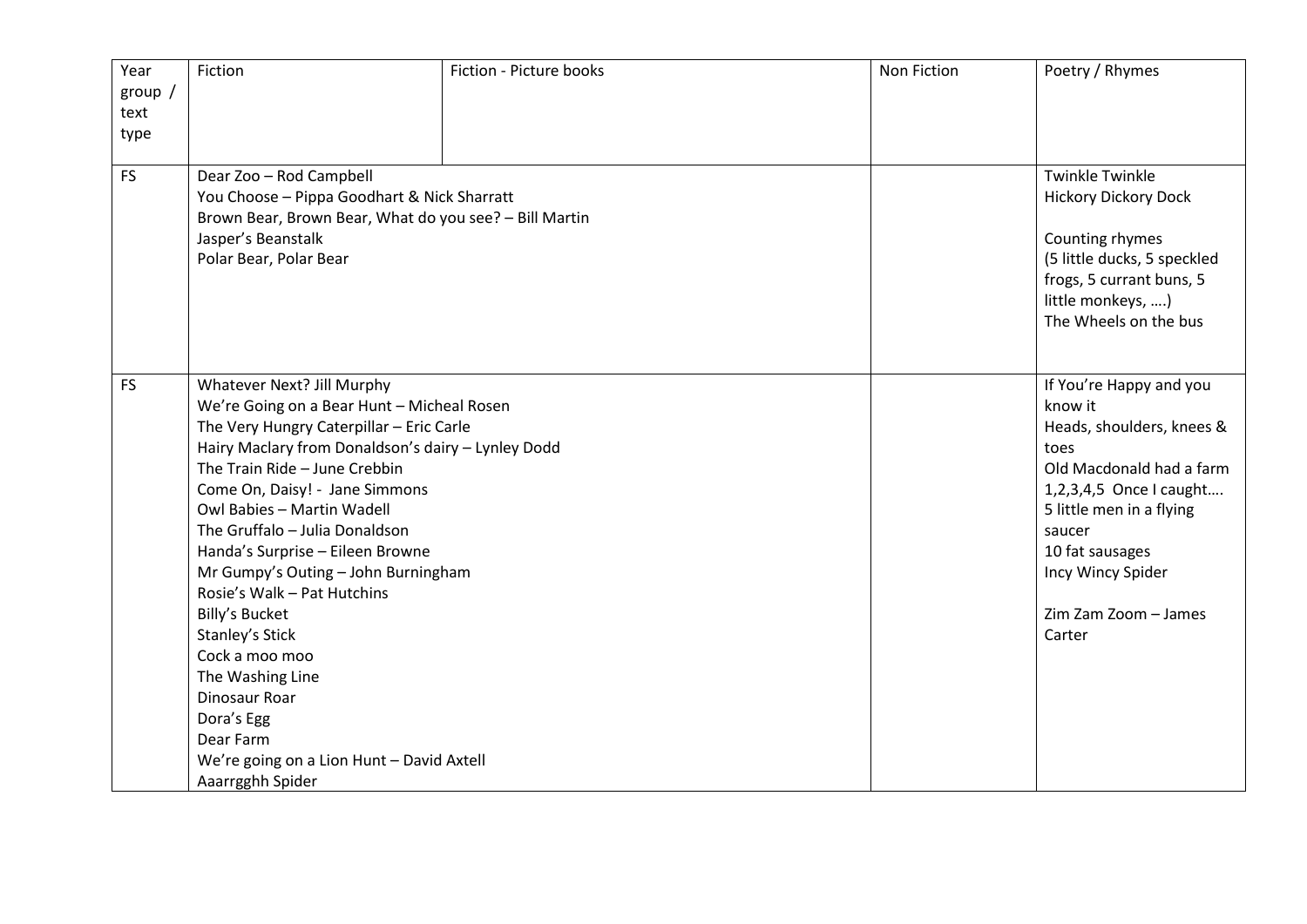| Traditional stories-<br>Goldilocks and the three bears<br>The Little Red Hen<br>The Gingerbread man / Runaway Chapatti<br>The Enormous Turnip<br>The Magic Porridge Pot |  |
|-------------------------------------------------------------------------------------------------------------------------------------------------------------------------|--|
|                                                                                                                                                                         |  |
|                                                                                                                                                                         |  |
|                                                                                                                                                                         |  |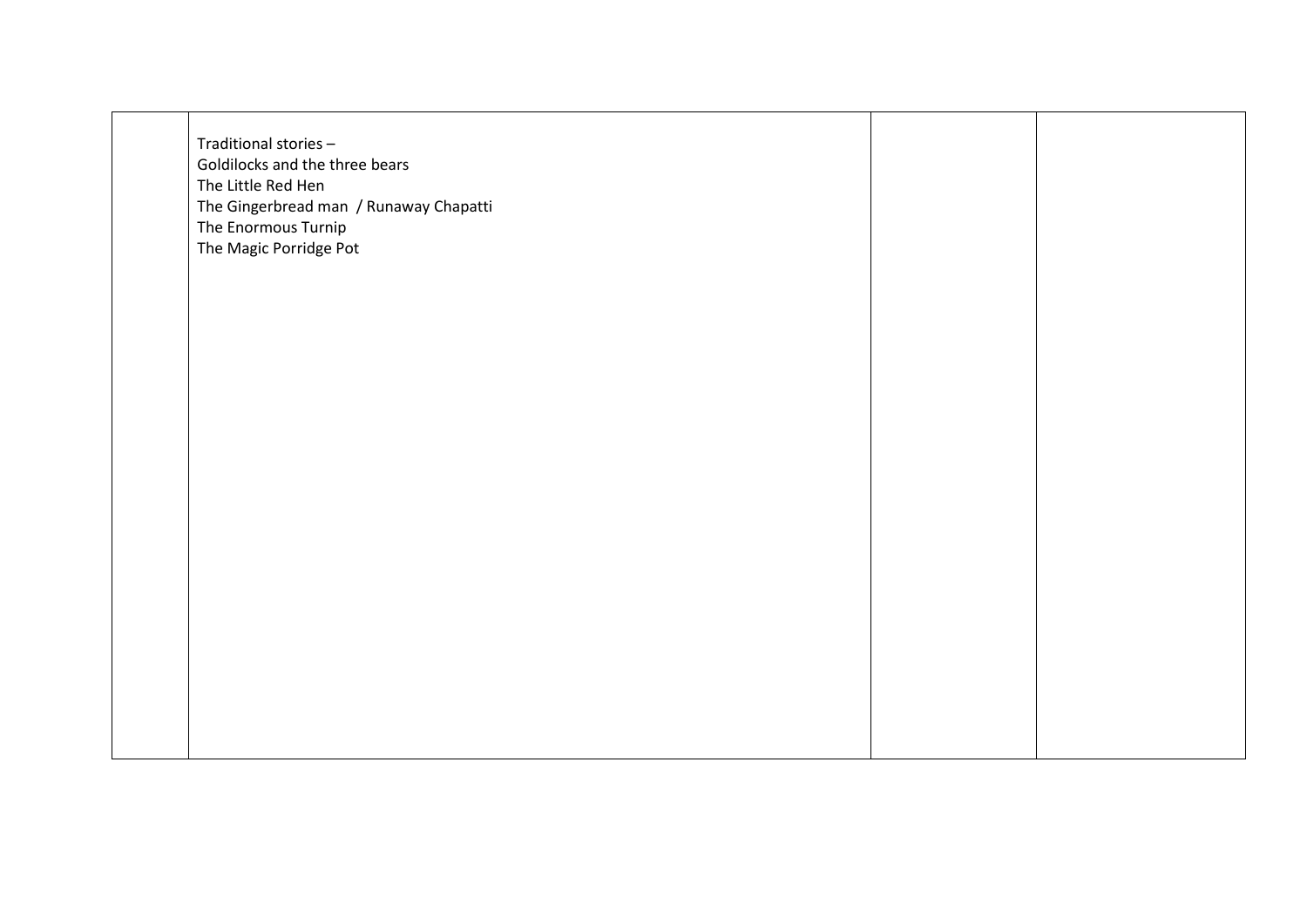| Y1 | The Tiger who came to tea - Judith Kerr (550L) |  | The Puffin Book of      |
|----|------------------------------------------------|--|-------------------------|
|    | Peace at last - Jill Murphy (510L)             |  | Fantastic First poems - |
|    | My Dad / My Mum / My Brother - Anthony Browne  |  | June Crebbin            |
|    | Mrs Armitage on Wheels - Quentin Blake         |  |                         |
|    | Farmer Duck - Martin Waddell                   |  | Rhymes -                |
|    | Can't you sleep little bear? - Martin Waddell  |  | Cows in the Kitchen     |
|    | Where the Wild Things are - Maurice Sendak     |  |                         |
|    | Lost and Found - Oliver Jeffers                |  |                         |
|    | Elmer - David McKee                            |  |                         |
|    | Each Peach Pear Plum - Ahlberg                 |  |                         |
|    | On The Way Home - Jill Murphy                  |  |                         |
|    | The Gigantic Turnip - Aleksei Tolstoy          |  |                         |
|    | Ruby's Worry - Tom Percival                    |  |                         |
|    | Abigail - Catherine Rayner                     |  |                         |
|    | Handa's Hen - Eileen Browne                    |  |                         |
|    | Anna Hibiscus' Song - Atinuke                  |  |                         |
|    | Biscuit Bear - Mini Grey                       |  |                         |
|    | Knuffle Bunny - Mo Willems                     |  |                         |
|    | The Leopard's drum                             |  |                         |
|    | Too Much Talk - Angela Shelf Medearis          |  |                         |
|    | The Rainbow Fish - Marcus Pfister (610L)       |  |                         |
|    |                                                |  |                         |
|    |                                                |  |                         |
|    | <b>Traditional Stories:</b>                    |  |                         |
|    | The Billy Goats Gruff                          |  |                         |
|    | The Three Little Pigs                          |  |                         |
|    | Jack and the Beanstalk                         |  |                         |
|    | Little Red Riding Hood                         |  |                         |
|    |                                                |  |                         |
|    |                                                |  |                         |
|    |                                                |  |                         |
|    |                                                |  |                         |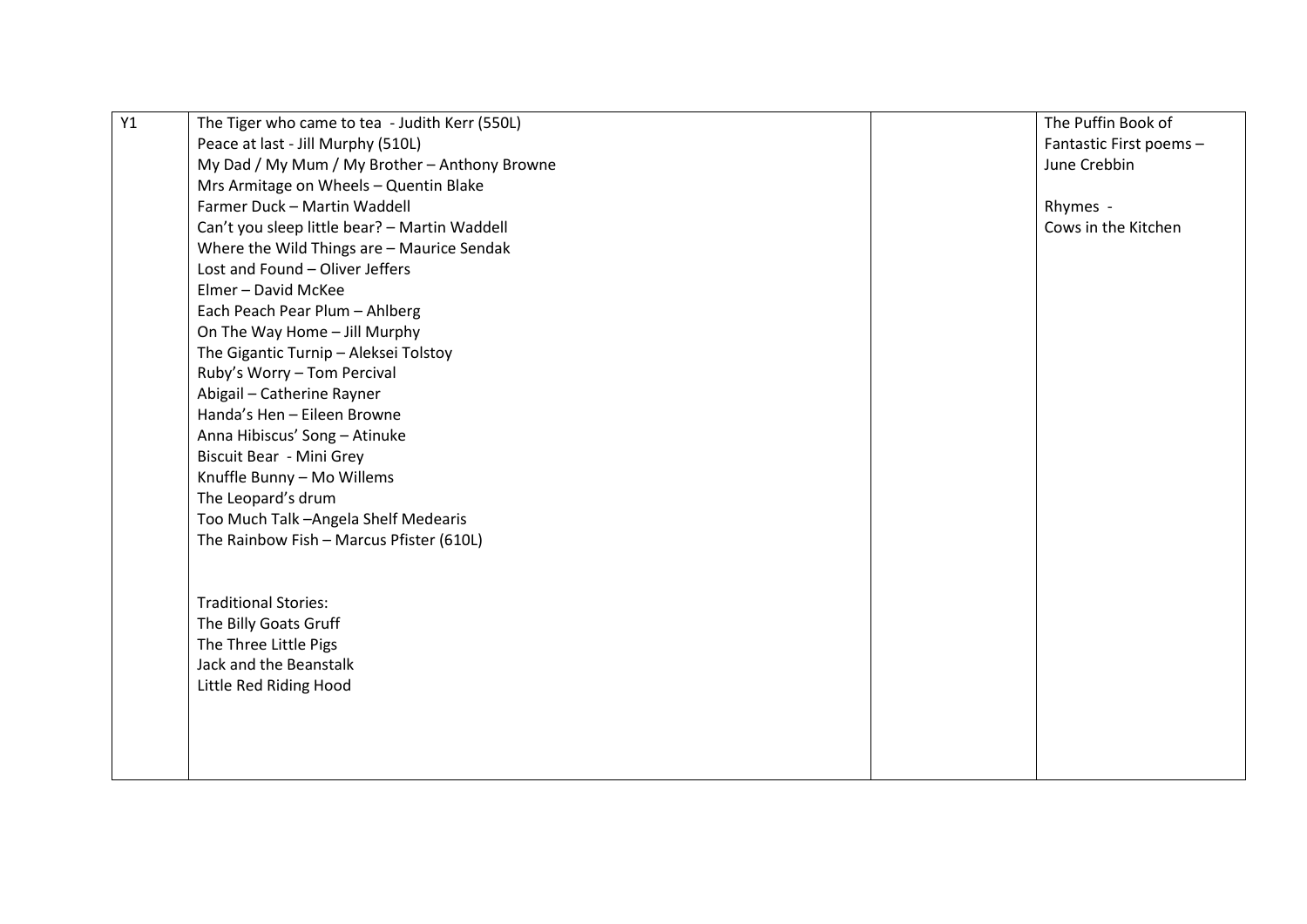| <b>Y2</b> | Emily's Legs - Dick King-Smith    | Traction Man is Here - Mini Grey (630L)                 | Mustard, Custard, Grumble                          |
|-----------|-----------------------------------|---------------------------------------------------------|----------------------------------------------------|
|           | (620L)                            | Pumpkin Soup Helen Cooper (610L)                        | Belly and Gravy - Michael<br>Rosen & Quentin Blake |
|           | The Magic Finger - Roald Dahl     |                                                         |                                                    |
|           | (560L)                            | The Man on the Moon - Simon Bartram                     | Jim - A Cautionary Tale -                          |
|           |                                   |                                                         | Haillaire Belloc and Mini                          |
|           | Goodnight stories for Rebel Girls | Meerkat Mail - Emily Gravett                            | Grey                                               |
|           | Aesop's Fables - Anthology Helen  | The Day the Crayons Quit (730L)                         |                                                    |
|           | Ward                              |                                                         |                                                    |
|           | The Owl who was afraid of the     | Dogger - Shirley Hughes (550L)                          |                                                    |
|           | dark - Jill Tomlinson (550L)      | Lila and the secret of rain - David Conway & Jude Daly  |                                                    |
|           |                                   | The Pea and the Princess - Mini Grey                    |                                                    |
|           |                                   | The Day of Ahmed's secret - Florence Parry Heide (610L) |                                                    |
|           |                                   | Tadpole's promise - Jeanne Willlis (480L)               |                                                    |
|           |                                   | Amazing Grace - Mary Hoffman (680L)                     |                                                    |
|           |                                   | Beegu - Alexis Deacon                                   |                                                    |
|           |                                   | Mama Panya's Pancakes - Richard Chamberlin              |                                                    |
|           |                                   | George and the Dragon - Chris Wormell                   |                                                    |
|           |                                   | Traditional stories -                                   |                                                    |
|           |                                   | The Magic Paintbrush                                    |                                                    |
|           |                                   | The Elves and the shoemaker                             |                                                    |
|           |                                   | The Boy Who Cried Wolf                                  |                                                    |
|           |                                   | The Jolly Postman - Alan Ahlberg                        |                                                    |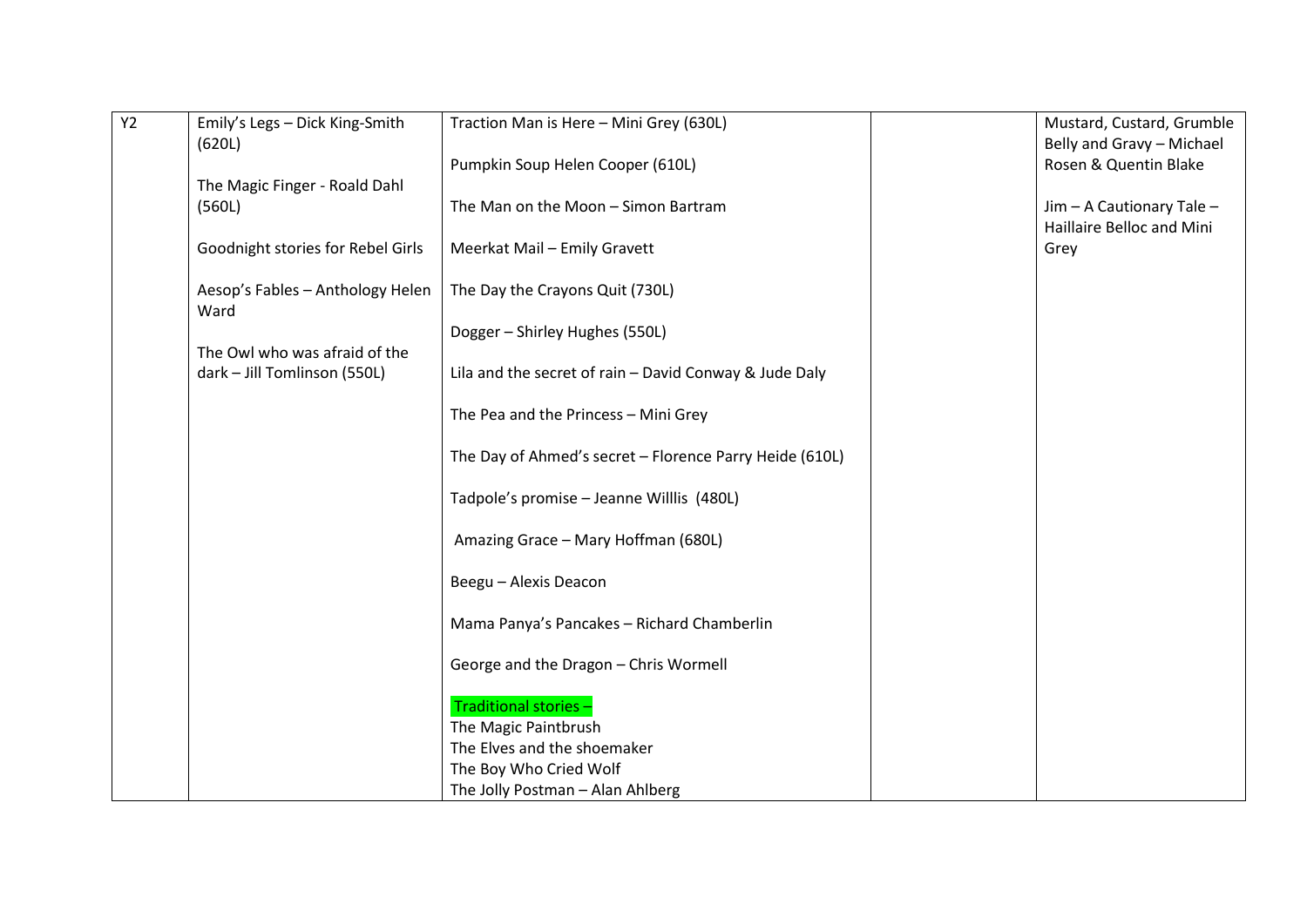| Y3 | Ice Palace - Robert Swindells<br>(770L)      | The Tunnel - Anthony Browne (570L)                          | The Owl and the Pussy Cat<br>- Edward Lear      |
|----|----------------------------------------------|-------------------------------------------------------------|-------------------------------------------------|
|    |                                              | The Wonderful Journey - Paul Geraghty                       |                                                 |
|    | The penguin who wanted to find               |                                                             | Collected poems - Alan                          |
|    | out - Jill Tomlinson (610L)                  | The Great Paper Caper - Oliver Jeffers (710L)               | Ahlberg                                         |
|    | ??? Fantastic Mr Fox by Roald<br>Dahl (600L) | The Pebble in my pocket - Meredith Hooper (770L)            | Pumkpin Grumkin - John<br>Agard & Grace Nichols |
|    |                                              | Dinosaurs and all that Rubbish - Michael Foreman            |                                                 |
|    | The King with The dirty feet (story          |                                                             |                                                 |
|    | collection)                                  | The Lighthouse Keeper's Lunch - David and Ronda<br>Armitage |                                                 |
|    | Stories for boys who dare to be              |                                                             |                                                 |
|    | different                                    | Gregory Cool - Caroline Binch (540L)                        |                                                 |
|    |                                              | One Plastic Bag - Miranda Paul (570L)                       |                                                 |
|    |                                              | The Mousehole Cat - Antonia Barber<br>(860L)                |                                                 |
|    |                                              | Six Dinner Sid - Inga Moore (580L)                          |                                                 |
|    |                                              | Traditional stories -                                       |                                                 |
|    |                                              | Stone Soup                                                  |                                                 |
|    |                                              | The Frog Prince continued Jon Scieszka                      |                                                 |
|    |                                              |                                                             |                                                 |
|    |                                              |                                                             |                                                 |
|    |                                              |                                                             |                                                 |
|    |                                              |                                                             |                                                 |
|    |                                              |                                                             |                                                 |
|    |                                              |                                                             |                                                 |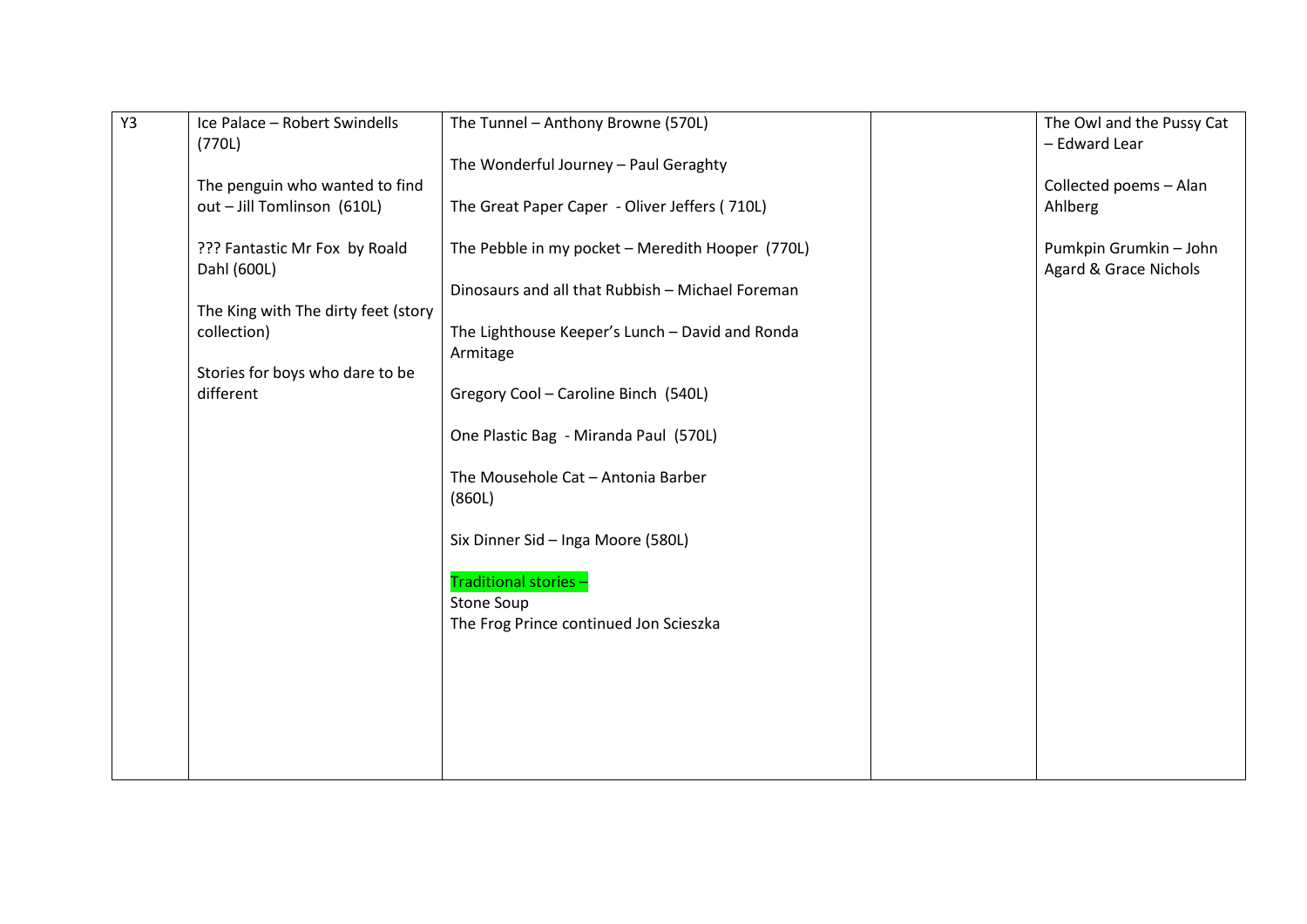| $\overline{Y4}$ | The Iron Man - Ted Hughes         | The Day War Came - Nicole Davies                                            | Who Is Malala | Jabberwocky - Lewis                  |
|-----------------|-----------------------------------|-----------------------------------------------------------------------------|---------------|--------------------------------------|
|                 | (760L)                            |                                                                             | Yousafzai?    | Carroll                              |
|                 |                                   | The Tin Forest - Helen Ward (560L)                                          |               |                                      |
|                 | Esio Trot (840L)                  | The Hunter - Paul Geraghty (550L)                                           |               | Four O'clock Friday - John<br>Foster |
|                 | The Lion, The Witch and the       |                                                                             |               |                                      |
|                 | Wardrobe CS Lewis (940L)          | Tuesday - David Weisner                                                     |               |                                      |
|                 | Tales told in tents (760L) (Story | The Great Kapok Tree - Lynne Cherry (590L)                                  |               |                                      |
|                 | collection)                       | Voices in the park - Anthony Browne (560L)                                  |               |                                      |
|                 |                                   | The Whisperer - Nick Butterworth                                            |               |                                      |
|                 |                                   | Fly Eagle, Fly - Chirtsopher Gregorowski                                    |               |                                      |
|                 |                                   | Mama Miti by Donna Jo Napoli (Author), Kadir Nelson<br>(Illustrator) (610L) |               |                                      |
|                 |                                   | Arthur and the Golden Rope - Joe Todd-Stanton                               |               |                                      |
|                 |                                   | Traditional stories-                                                        |               |                                      |
|                 |                                   | The Pied Piper                                                              |               |                                      |
|                 |                                   |                                                                             |               |                                      |
|                 |                                   |                                                                             |               |                                      |
|                 |                                   |                                                                             |               |                                      |
|                 |                                   |                                                                             |               |                                      |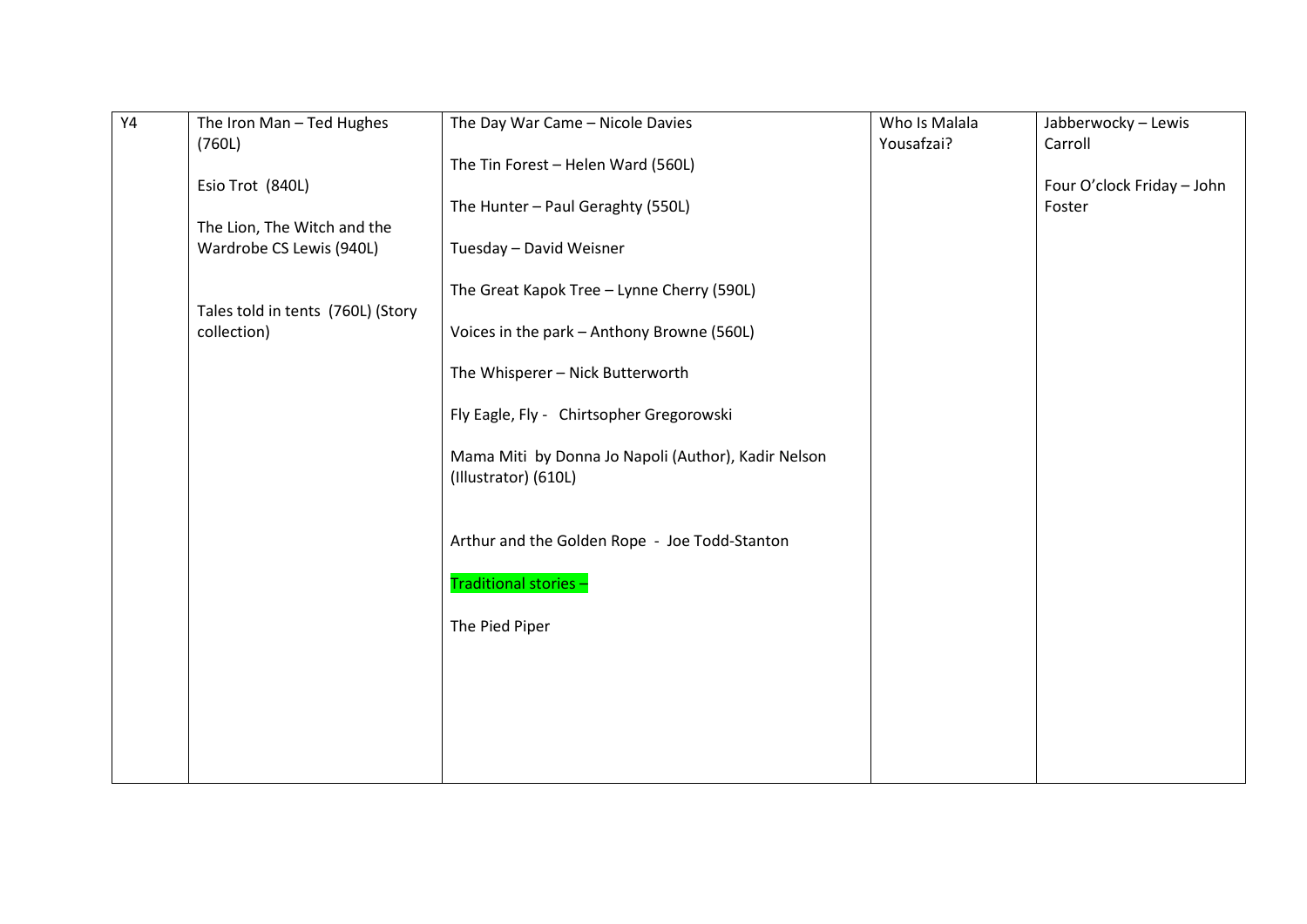| <b>Y5</b> | Cosmic - Frank Cottrell Boyce     | The Journey - Francessca Sana                                                        | Who Was Rosa         | Talking Turkeys - Benjamin |
|-----------|-----------------------------------|--------------------------------------------------------------------------------------|----------------------|----------------------------|
|           |                                   |                                                                                      | Parks?               | Zephaniah                  |
|           | Secrets of a sun king - Emma      | The Viewer - Gary Crew                                                               |                      |                            |
|           | Carroll                           |                                                                                      | Usain Bolt - The     | Cosmic Disco - Grace       |
|           |                                   | Trapped by the Ice - (880L) / Ice Trap                                               | Fastest Man on Earth | Nicholls                   |
|           | The Tempest - Shakespeare         |                                                                                      |                      |                            |
|           |                                   | Mandela - The Long Walk To Freedom                                                   |                      | Silver - Walter de la Mere |
|           | Bitter Chocolate - Sally Grindley | & Grandad Mandela by Mandela & Quallls                                               |                      |                            |
|           |                                   |                                                                                      |                      |                            |
|           | Hidden tales from eastern Europe  | The Wolves in the Walls - Neil Gaiman                                                |                      |                            |
|           | (Story collection)                |                                                                                      |                      |                            |
|           |                                   |                                                                                      |                      |                            |
|           |                                   |                                                                                      |                      |                            |
|           |                                   |                                                                                      |                      |                            |
|           |                                   |                                                                                      |                      |                            |
|           |                                   |                                                                                      |                      |                            |
|           |                                   |                                                                                      |                      |                            |
|           |                                   |                                                                                      |                      |                            |
|           |                                   |                                                                                      |                      |                            |
|           |                                   |                                                                                      |                      |                            |
|           |                                   |                                                                                      |                      |                            |
|           |                                   |                                                                                      |                      |                            |
|           |                                   |                                                                                      |                      |                            |
|           |                                   |                                                                                      |                      |                            |
|           |                                   |                                                                                      |                      |                            |
|           |                                   |                                                                                      |                      |                            |
|           |                                   |                                                                                      |                      |                            |
|           |                                   |                                                                                      |                      |                            |
|           |                                   |                                                                                      |                      |                            |
|           |                                   |                                                                                      |                      |                            |
|           |                                   |                                                                                      |                      |                            |
|           |                                   |                                                                                      |                      |                            |
|           |                                   | Blackberry Blue - Jamila Gavin<br>Mirror - Jeannie Barker<br>The Flower - John Light |                      |                            |